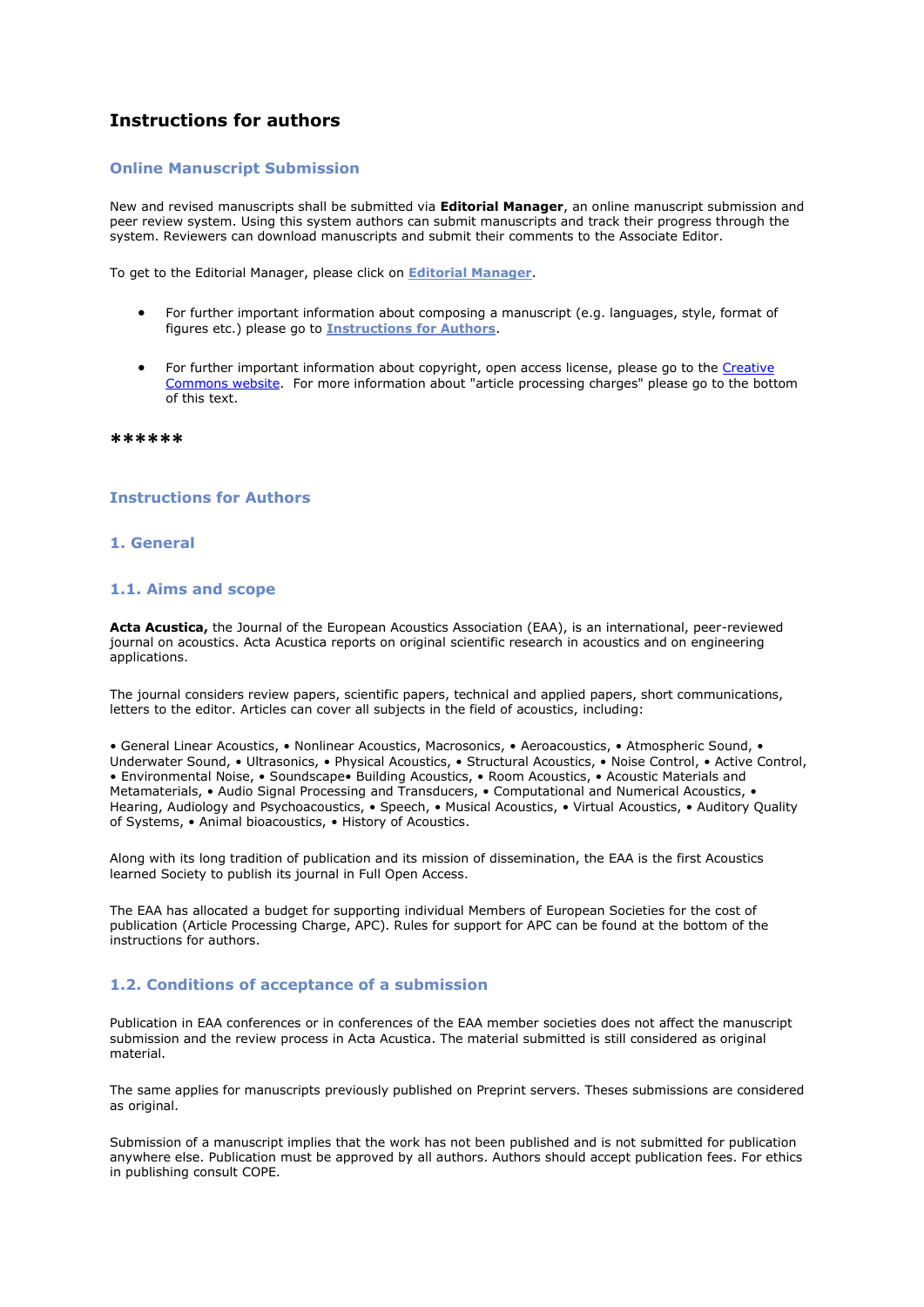Authors are invited to comply with the "Recommendations for the Conduct, Reporting, Editing, and Publication of Scholarly work in Medical Journals", which were established and made available by the International Committee of Medical Journal Editors (ICMJE) at: http://www.icmje.org/recommendations/, polices established by the Council of Science Editors (CSE), World Association of Medical Editors (WAME), Directory of Open Access Journals (DOAJ) and others.

### **1.3. Authorship**

Especially the ICMJE recommends that all those designated as authors meet all of the criteria they describe. The list of criteria is available at [http://www.icmje.org/recommendations/browse/roles-and-responsibilities/.](http://www.icmje.org/recommendations/browse/roles-and-responsibilities/) Those contributors who do not meet all of the criteria shall be acknowledged. Similar information is also provided by the [Council of Science Editors.](https://www.councilscienceeditors.org/resource-library/editorial-policies/white-paper-on-publication-ethics/2-2-authorship-and-authorship-responsibilities/)

# **1.4. Conflict of interest**

Authors must disclose whether or not they have a financial relationship with the organization that sponsored the research. They should also state that they have full control of all primary data and that they agree to allow the journal to review their data if requested.

Especially publications in Life Sciences and Medicine are invited to be accompanied by the "Conflicts of Interest Disclosure Form" at the initial submission.

Any additional conflict of interest, on personal or any other level must also be disclosed. The author is advised to fill out the "Conflicts of Interest Disclosure Form", and finishing by "Generate Disclosure Statement". This statement shall be reproduced in the article manuscript.

### **1.5. Publication Ethics and protection of research participants**

All laws and regulations should be strictly followed. If required, authors are requested to indicate ethical declarations issued by their institution and concerning their research, including permit numbers, in the Material and Methods section. Authors are requested to fully comply with the ICMJE recommendations in this respect, particularly with the patient's right to privacy, as well as the necessity to have the patient's written consent.

### **1.6 Open access**

All articles published by Acta Acustica are made freely and permanently accessible online immediately upon publication, without subscription charges or registration barriers. Articles are available from the website of the journal. Authors are the copyright holders of their articles. All articles bear the following mention: This is an Open Access article distributed under the terms of the Creative Commons Attribution License 4.0, which permits unrestricted use, distribution, and reproduction in any medium, provided the original work is properly cited.

# **1.7 Open Data and Open Code**

### **1.7.1 Open Data**

Acta Acustica authors are invited to upload supplemental datasets related to their research to an online repository, making it available for both human and machine reading in order to further aid the acceleration of scientific discovery.

Authors are invited to prepare and deposit their data according to the FAIR data principles. FAIR stands for Findable, Accessible, Interoperable and Re-usable. The principles are available here.

To summarize this, the dataset should be findable through a complete set of metadata, including a license for re-use and a data identifier (DOI or other). The dataset is accessible when access is open. Interoperable means that the data can be used and combined with other datasets in a format that is sufficiently widely distributed. Re-usability is achieved when the dataset is deposited with a corresponding Creative Commons open license and is downloadable. Further, re-usability includes that parameters how this dataset has been collected and machine and experimental conditions are documented.

### **1.7.2 Open Code**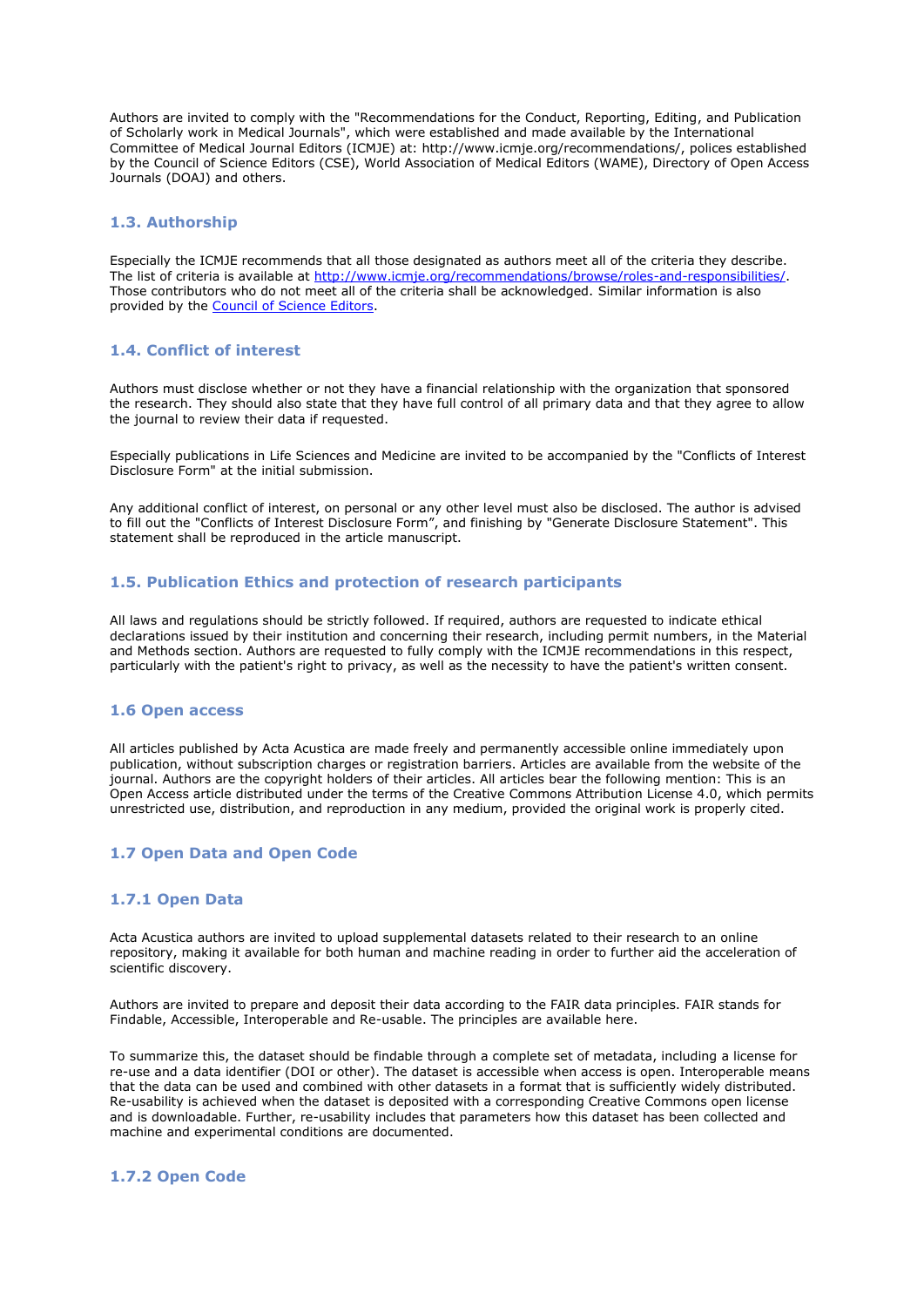Acta Acustica authors are invited to make this publicly available in order to make the research methodology explicit and allow for the replication of processes in subsequent exploratory research.

### **2. Manuscripts**

### **2.1. Languages**

The only accepted language is English.

# **2.2. Style**

### **2.2.1. Formatting text**

Any submitted manuscript should be in a form that allows the referees efficient study. No special formatting is required, but it should be:

- easily readable;
- pages should be consecutively numbered;
- on each page lines should be numbered;

Formulae should be clearly written using standard symbols which are explained at their first appearance. Nomenclatures or lists of symbols will be dropped.

### **2.2.2. Figures**

# **2.2.2.1. Figure numbers and legends**

Figures should be numbered as Figure 1, Figure 2, etc. They are referred to in the text as Figure 1, Figure 2, etc. Legends are grouped on a separate page.

# **2.2.2.2. Technical information**

All figures are published free of charge (i.e. they are included in the publication fee), including color photographs and diagrams. However, only photographs of scientific interest and pertaining to the subject of the article should be included. Color illustrations, especially diagrams, should be understandable even, if they are printed as grey levels.

Figures should be prepared to be of good quality both when they are viewed onscreen as HTML and when the PDF is printed. Figures may be arranged as "plates", but keep in mind that PDFs are prepared to be printed on A4 pages.

The electronic submission system will accept PNG (preferred), TIFF (with compression), and EPS files, with appropriate resolution (300 dpi for colour photographs, 600 dpi for halftone work, 1200 dpi for line work). JPG format is not recommended - PNG is preferred.

Manuscripts with figures of insufficient technical quality will be immediately sent back for revision by the editorial team and will not begin the review process before correcting files are uploaded. In other words, sending a manuscript with incorrect figures will gain nothing and may delay its possible publication.

### **2.3. Bibliography**

Articles submitted to Acta Acustica should cite all relevant work, part of which should have appeared in Acoustics journals such as Acta Acustica. This criterion will be applied to determine whether the article is within scope of the journal.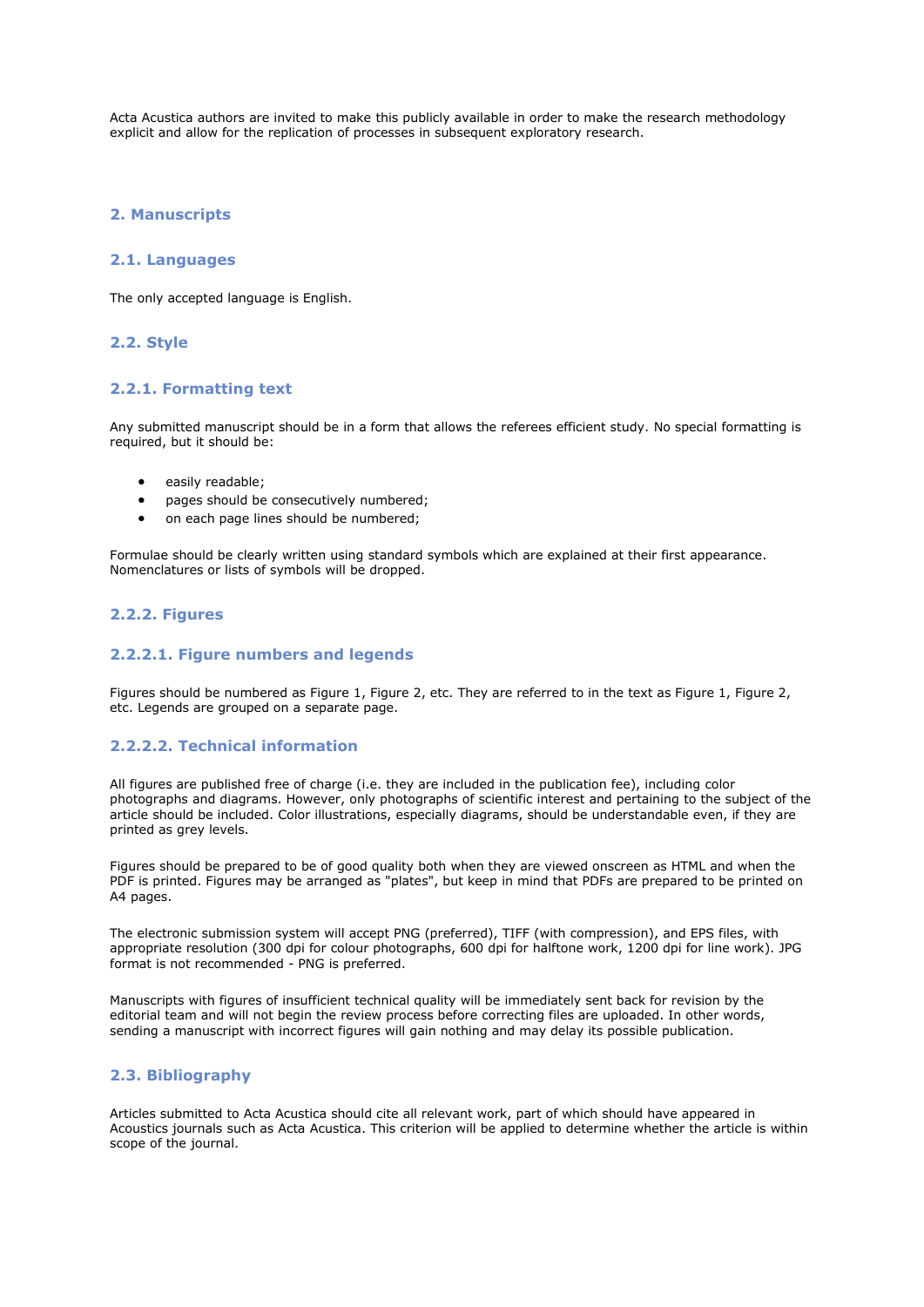The number of citations should not exceed 80 except for review papers. References are cited by numbers in rectangular brackets, for example [1, 2]. The reference list is placed at the end of the manuscript. The order of references is according to their appearance in the article. All author names should be included in the reference (cf. References below).

The references shall be presented as the following examples in the reference list:

#### Journal article:

F. Wendling, F. Bartolomei, J.-J. Bellanger, P. Chauvel: Interpretation of interdependencies in epileptic signals using a macroscopic physiological model of eeg. Clinical neurophysiology 112 (2001) 1201–1218.

### Book:

I. Goodfellow, Y. Bengio, A. Courville: Deep Learning. MIT Press, 2016

Book chapter:

A. Amendola, D.E. Bonasia: The menisci: Anatomy, healing response, and biomechanics, in The Knee Joint Bonnin M, Amendola NA, Bellemans J, MacDonald SJ, Menetrey J, Editors Paris, Heidelberg, Springer. 2011

For Latex contributions, if the bibliography is done in an external .bib file, authors are asked to upload both the .bib and the .bbl files obtained by a "bibtex" compilation of the main .tex file on their own computer.

The official abbreviation for Acta Acustica is: "**Acta Acust**".

# **3. Submission**

New and revised manuscripts shall be submitted online at the **Editorial Manager** website (**[Click here](http://www.editorialmanager.com/aacus)**) (see also [Author Tutorial](http://www.ariessys.com/wp-content/uploads/EM-Author-English.pdf) an [Reviewer Tutorial](http://www.ariessys.com/wp-content/uploads/EM-Reviewer-English.pdf) given by Editorial Manager). The following information will need to be provided during submission:

### **3.1. Article type**

Acta Acustica publishes review papers, scientific papers, short communications, technical and applied papers, letters to the editor.

- **Review Papers** discuss the state-of-the-art in an area of acoustics that seems of particular interest to the community at this point in time; review papers should be particularly complete in covering literature and should mention all ideas, models, experiments, even if they do not correspond to the authors own opinion. Before writing a review paper, please contact the Editor-in-Chief.
- **Scientific Papers** contain original material (ideas, models, experiments) not published elsewhere, that contributes substantially to the advance of science in the field of acoustics; they should clearly establish the relation between the work reported on, and the state-of-the-art; scientific papers are typically up to 12 pages.
- **Technical and Applied Papers** report on original applications of an existing technique, concept, or measurement method to a new area; it is essential that a technical and applied paper is of sufficient interest to a group of researchers and engineers beyond the specific application or geographic area.
- **Short Communications** are short scientific papers typically not longer than 4 pages; one can use a short communication to report on original, new ideas, models, or experimental results, that do not require a substantial discussion; they are NOT scientific papers of poor quality.
- **Letters to the Editor** are promoted as a forum to stimulate scientific discussion; typically they contain critical comments on or additions to published work by the author or his/her peers; they may also introduce new ideas for future research with preliminary results without the proof required for a scientific paper; the scientific level needs nevertheless be guaranteed.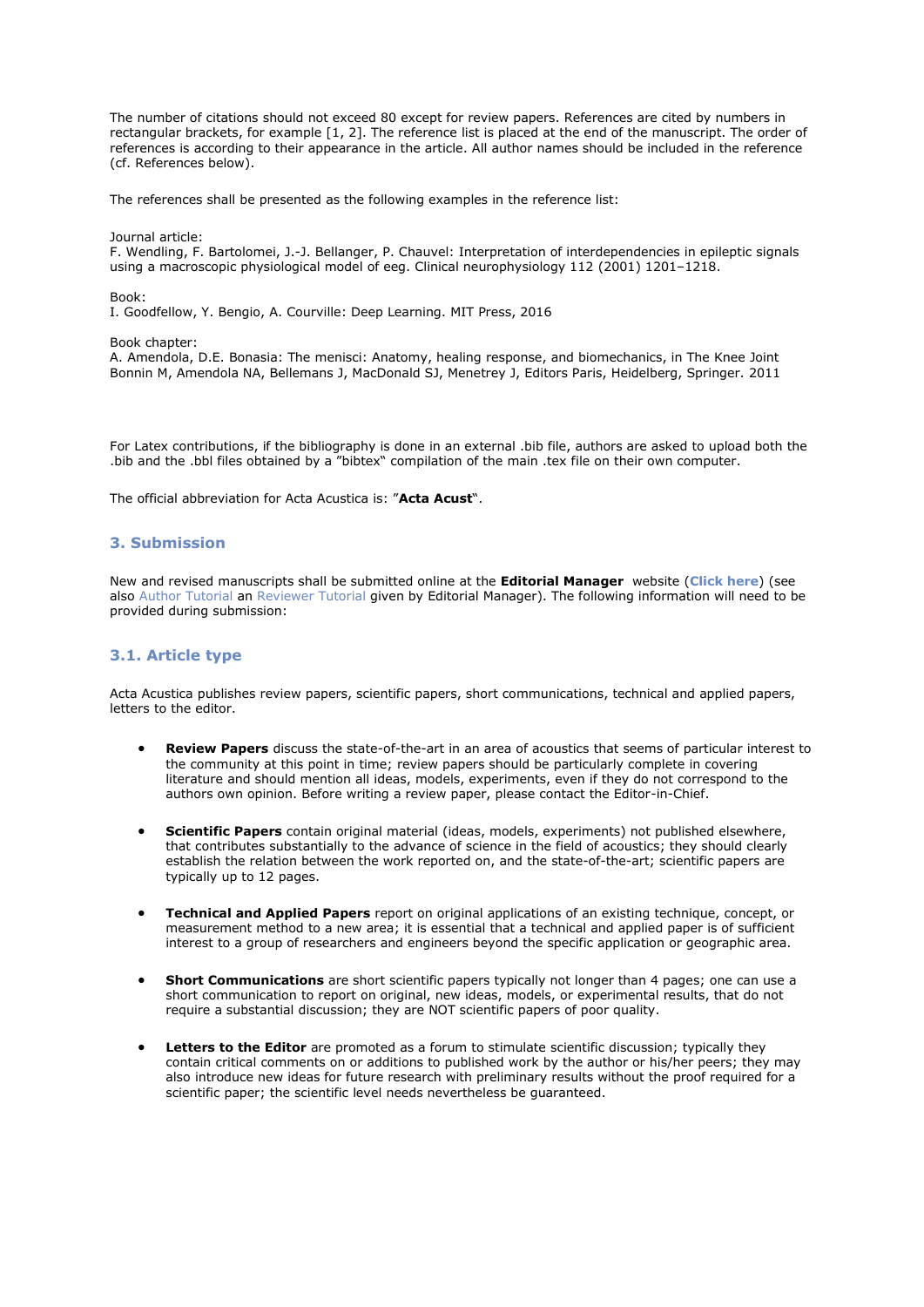### **3.2. Title**

The manuscript title should be chosen carefully to reflect the content of the manuscript. No claims for novelty should appear in the title.

# **3.3. Author(s) and their affiliation**

The corresponding author should be fully registered in the online manuscript handling system. For other authors that are not registered, entering name, email address and affiliation will be asked.

### **3.4. Field (Section/Category)**

Manuscripts will be published and indexed under this Field in Acta Acustica, cf. Section 1.1.

### **3.5. Abstract and conclusion**

The abstract should be a brief and precise representation of the content of your manuscript. The choice of wording is of utmost importance since searching in different indexes is mainly based on the abstract text. The abstract must be limited to 200 words for Papers, or to 100 words for Letters to the Editor and Short Communications. It shall be presented in a structured manner, according to the IMRAD structure, containing: Introduction, Methods, Results And Discussion. An example of a structured abstract can be found **[here](https://www.4open-sciences.org/articles/fopen/abs/2018/01/fopen180003/fopen180003.html)**.

The conclusion summarizes the consequences of the work. It differs from the summary. Authors need to distinguish "The method XXX has been applied..." from "The method XXX allows to..." or "The method XXX is limited by...", for example.

# **3.6. Classification (PACS number)**

For additional classification and for selecting reviewers, the PACS [\(Physics and Astronomy Classification](https://journals.aps.org/PACS)  [Scheme\)](https://journals.aps.org/PACS) is used. Please select one to five items accurately describing the area of your manuscript from the list.

### **3.7. Statement concerning the originality of the work**

A manuscript can only be considered for publication, if it is not under review or already published with another journal, as a whole or in substantial part. Previous submission to another journal is no objection, but the reason for submitting to Acta Acustica should be clarified.

The same applies for manuscripts previously published on Preprint servers. Theses submissions are considered as original.

### **3.8. Comments to the Editorial Office (optional)**

Optionally, additional comments to the editorial board can be added. These comments will not be forwarded to the reviewers.

### **3.9. Suggested reviewers**

The author is requested to suggest three reviewers. The editors are free to follow these suggestions or not. Please do not suggest three reviewers from the same country. Optionally, the author can oppose possible reviewers. Please give a good reason to oppose a reviewer. The editors reserve the right to ignore these objections.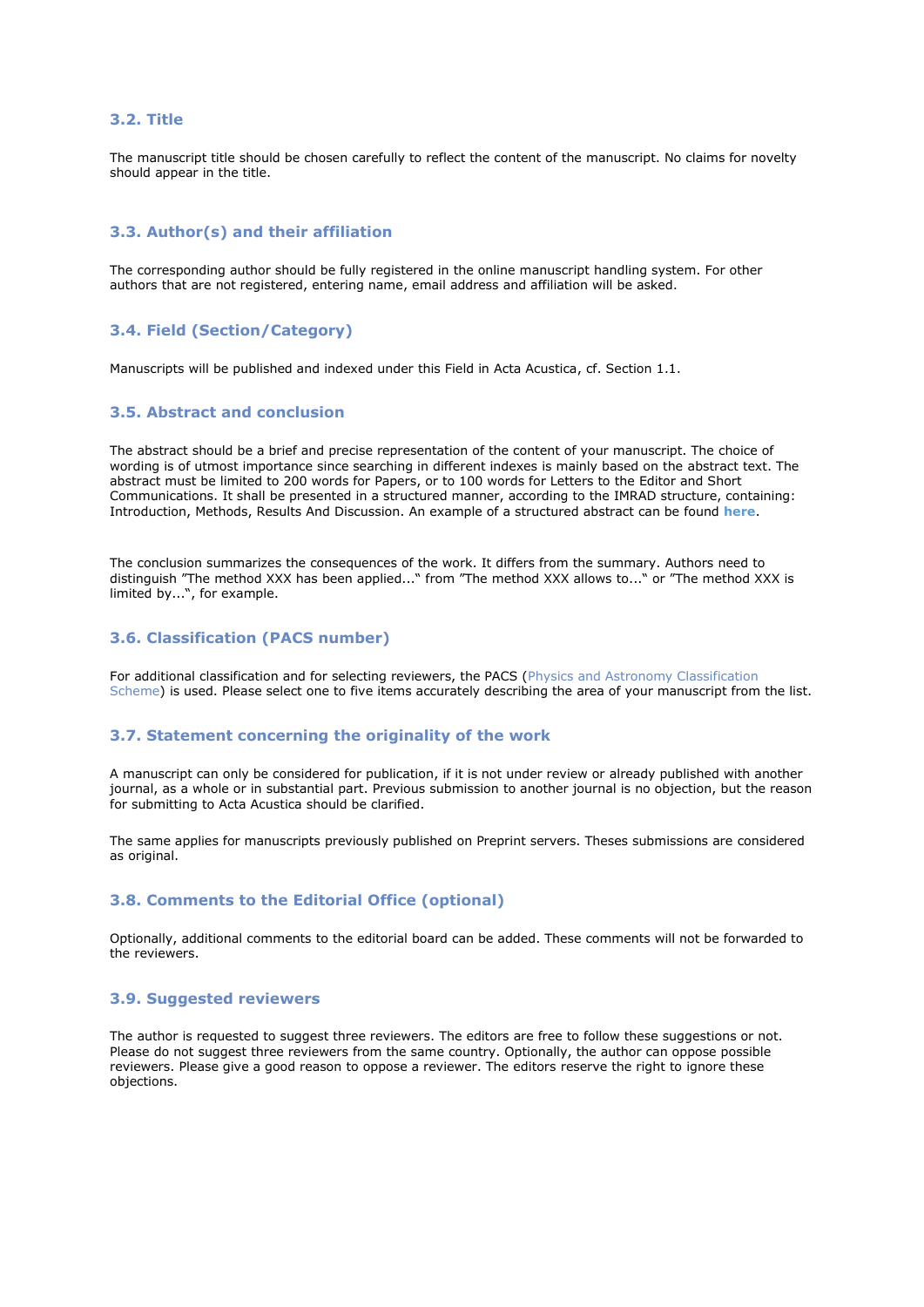# **3.10. Downloading files**

Files containing the manuscript and figures should be uploaded online. At least one item "Manuscript" should be attached to the submission. If multiple documents are added, they will be included in the automatically generated PDF file used for review in the order given in the submission.

Figures should be submitted as separate files, a vector graphic format is required except for photographs. In the event of any problems while uploading a manuscript, please contact the Editor-in-Chief's office at [acta.acustica@lma.cnrs-mrs.fr.](mailto:acta.acustica@lma.cnrs-mrs.fr)

Once the above information is entered into the system, a manuscript PDF file will be generated. The submitting author should approve this automatically built file. Your manuscript will then be assigned a manuscript number and the Editor-in-Chief will forward it to an appropriate Associate Editor. The Associate Editor will send the manuscript to referees, supervise the reviewing process and inform you of his/her decision. Final disposition is up to the Editor-in-Chief. You can follow the review process at any time by logging in to the EM website, **<https://www.editorialmanager.com/aacus/>**.

### **3.11 Electronic Supplementary Material**

Authors can submit Supplementary Material (SM) to complement their article. This might include additional figures or examples, animations, movies, audio, data sets used in the paper, computer code used to generate figures or tables, or other materials. SM is information that will be useful to a subset of readers but is not essential to comprehension of the main results of the published article.

All files must be submitted electronically at the same time as the submission of the associated article. A simple naming convention should be used for files (e.g. suppl1.wav, suppl2.mp4, ...). In the submitted paper, the supplementary material has to be announced at the right place, and, at least, in a special, non-numbered, section entitled "Supplementary material", immediately after the section "Acknowledgement".

### **4. Special issues**

For topics of special interest, the Editor-in-Chief can decide to publish a special issue (or a special section in a regular issue). Proposals should be submitted to him. The following rules apply: two Associate Editors from two different countries are appointed; authors of several countries are invited to submit a paper; the peer-review process is regular; the paper format is the format of regular papers.

# **5. Proofs, Copyright, License to publish and Offprints**

### **5.1. Proofs**

Proofs will be sent to the person indicated as the corresponding author at submission of the manuscript on the first page of the manuscript. The corrected proofs should be returned within 8 days; corrections should be carefully done and clearly indicated. No new material can be inserted in the text at the time of proof reading.

### **5.2. Copyright and license to publish**

The submitting/corresponding author will need to fill out and sign the **license agreement** for the journal and return it to the publisher. The license indicates that the author retains © and that the license to publish is CC BY 4.0. The corresponding author will receive the document during the production process.

### **5.3. Offprints**

As soon as the article has been published in Acta Acustica complimentary copy of the article in PDF format will be sent to the corresponding author.

### **6. Open Access publication, Fees**

All articles are published in Open Access.

### **6.1. The articles**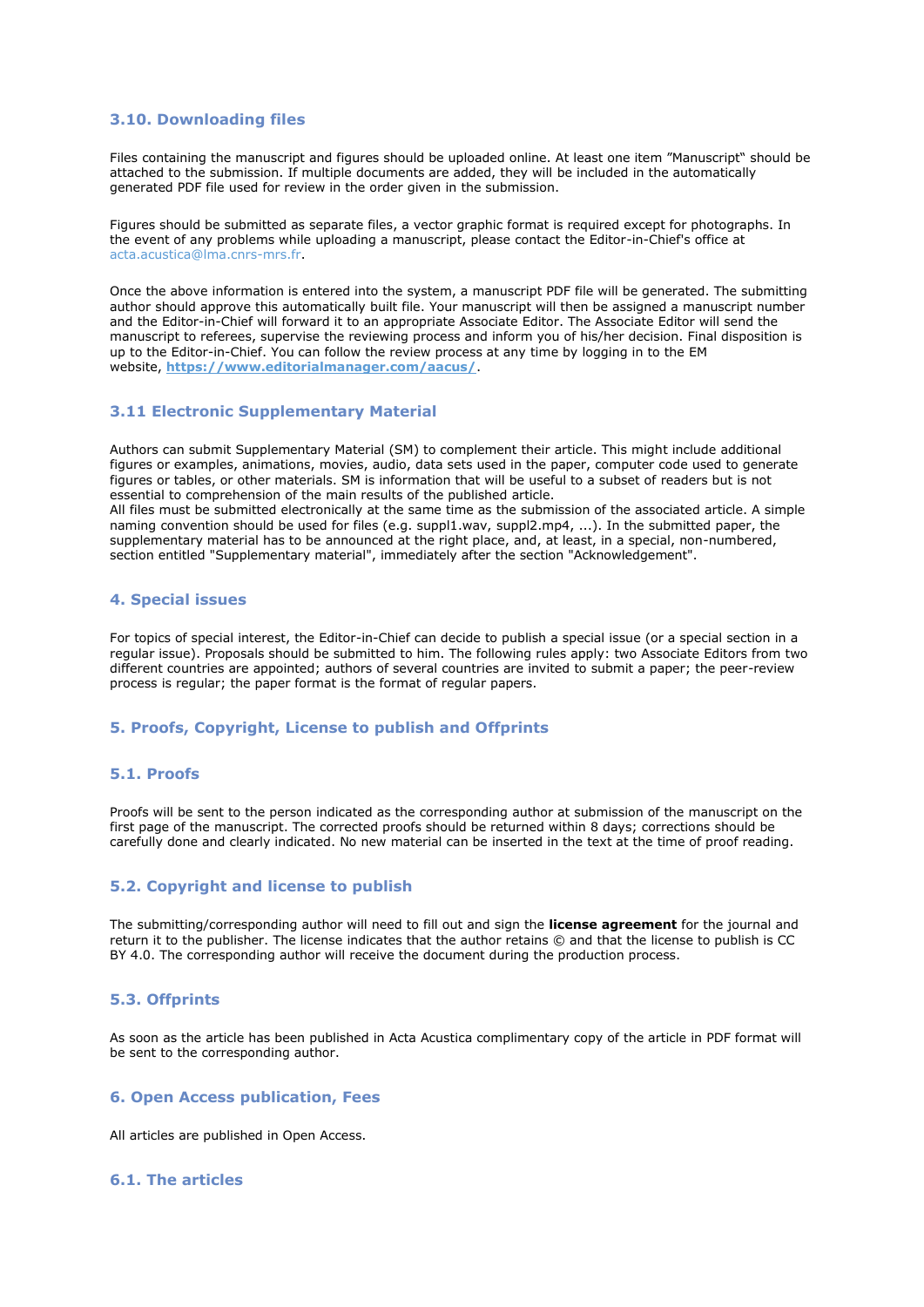- Upon acceptance of a manuscript authors will be asked, if they are members of the EAA and, in addition, if they have received funding for the publication of their research results in Open Access.
- Depending on their replies, different waivers may be applied, see the **Rules for 2020** below more details.

### **6.2. Fees**

Article processing charges are described at the bottom of the instructions for authors.

### **6.2.1 Waivers**

Research4Life programme

EDP Sciences is an active member of the Research4Life program. We provide a waiver to authors based in countries included in [Group A of the Research4Life program.](https://www.research4life.org/access/eligibility/) If you are a corresponding author affiliated with an institution from this list of countries, you can publish in fully open access journals published by EDP Sciences free of charge. Please contact the production office of the journal if you are eligible for a waiver under the Research4Life program.

### **7. Addresses**

Correspondence concerning manuscript status should be directed to the **Editor-in-Chief**:

### **Prof. Jean Kergomard**

Directeur de recherche Laboratoire de Mécanique et d'Acoustique CNRS - 4 impasse Nikola Tesla CS 40006 13453 Marseille Cedex 13 France E-mail: [acta.acustica@lma.cnrs-mrs.fr](mailto:acta.acustica@lma.cnrs-mrs.fr)

Inquiries concerning manuscript style, file formats, layout of tables and figures and of the final paper may be sent to the **Production Manager**:

#### **Publisher**:

**EDP Sciences** 17, av. du Hoggar - BP 112 91944 Les Ulis Cdx A France Email: claus.roll@edpsciences.org

#### **References**

[1] B. C. J. Moore, Gockel: Factors influencing sequential stream segregation. Acta Acust united Ac **88** (2001) 320-333.

[2] L. Cremer, H. A. Müller: Principles and applications of room acoustics. Chapman and Hall, London, 1982.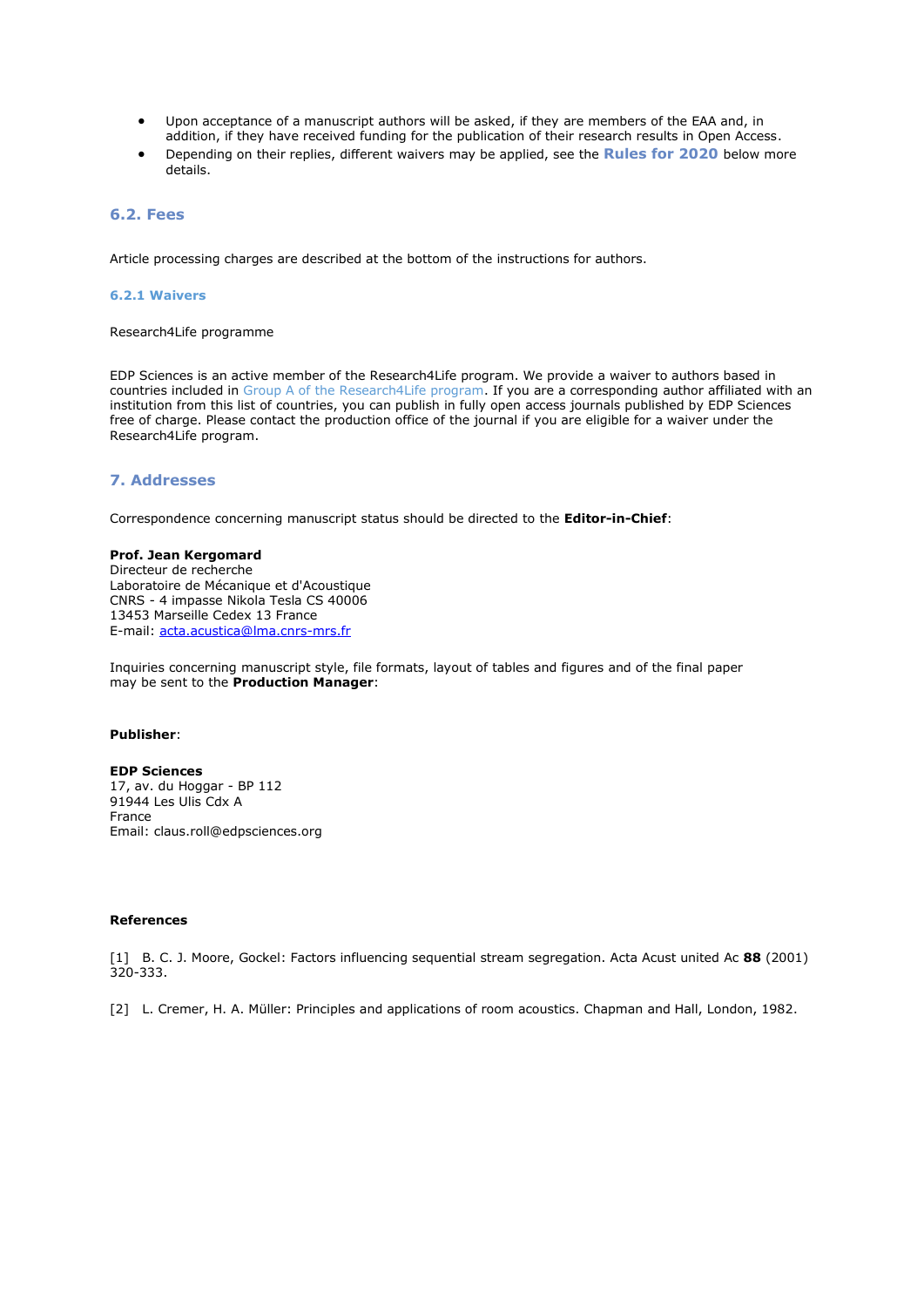# **APC (Article Processing Charge) and EAA support**

# **Rules for 2020**

The APC is 900€ (VAT excluded). For short papers (\*) it is 450€ (VAT excluded). If the corresponding author is member of one of the National Societies of the European Acoustics Association https://euracoustics.org/eaa-societies/member-societies, the EAA can partly support this charge.

- i) The corresponding author:
- Fulfils the application form (category A or B)
- Send it to the National Society (President and/or Secretary)
- ii) The National Society of the applicant will transmit the request and the information to the EAA General Secretary together with certification of her/his affiliation for at least the last three years. The address is [secretary@euracoustics.org](mailto:secretary@euracoustics.org) , with copy to the Editor-in-Chief
- iii) The EAA General Secretary send the information to the Publisher, with copy to the author.

(\*) Short paper (short communications and letters to the editor): less than 4 pages at the submission, 100€ (VAT excluded) more by supplementary page

%%%%%%%%%%%%%%%%%%%%%%%%%%%%%%%%%%%%%%%%%%%%%%%%%%%%%%

Application form A (general category, partially granted for APC from other funders)

First name

Last name

Accepted paper title

Institution (postal and email addresses, name of the treasurer)

Granted project (if any, references)

Financial support of the institution

National Society

Amount requested to EAA (maximum 500€, 250€ for short papers, (VAT excluded))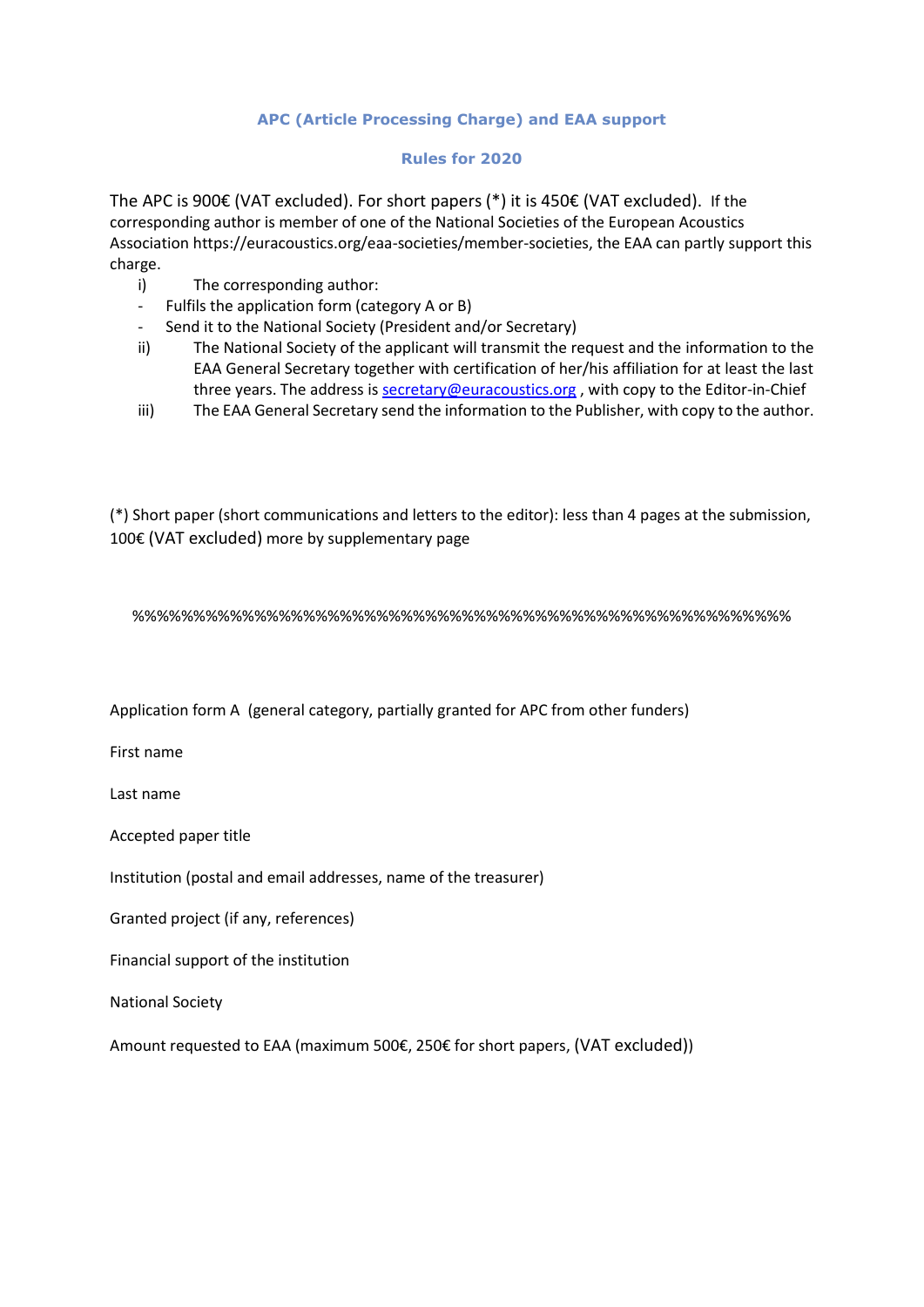%%%%%%%%%%%%%%%%%%%%%%%%%%%%%%%%%%%%%%%%%%

Application form B (particular category: without any grand for APC, i.e., no affiliation to an institution/company or affiliation to an institution/company which does not accept the APC as an expense);

First name

Last name

Accepted paper title

Justification of the category (as precise as possible)

National Society

Amount requested to EAA (900€, 450€ for short papers, (VAT excluded))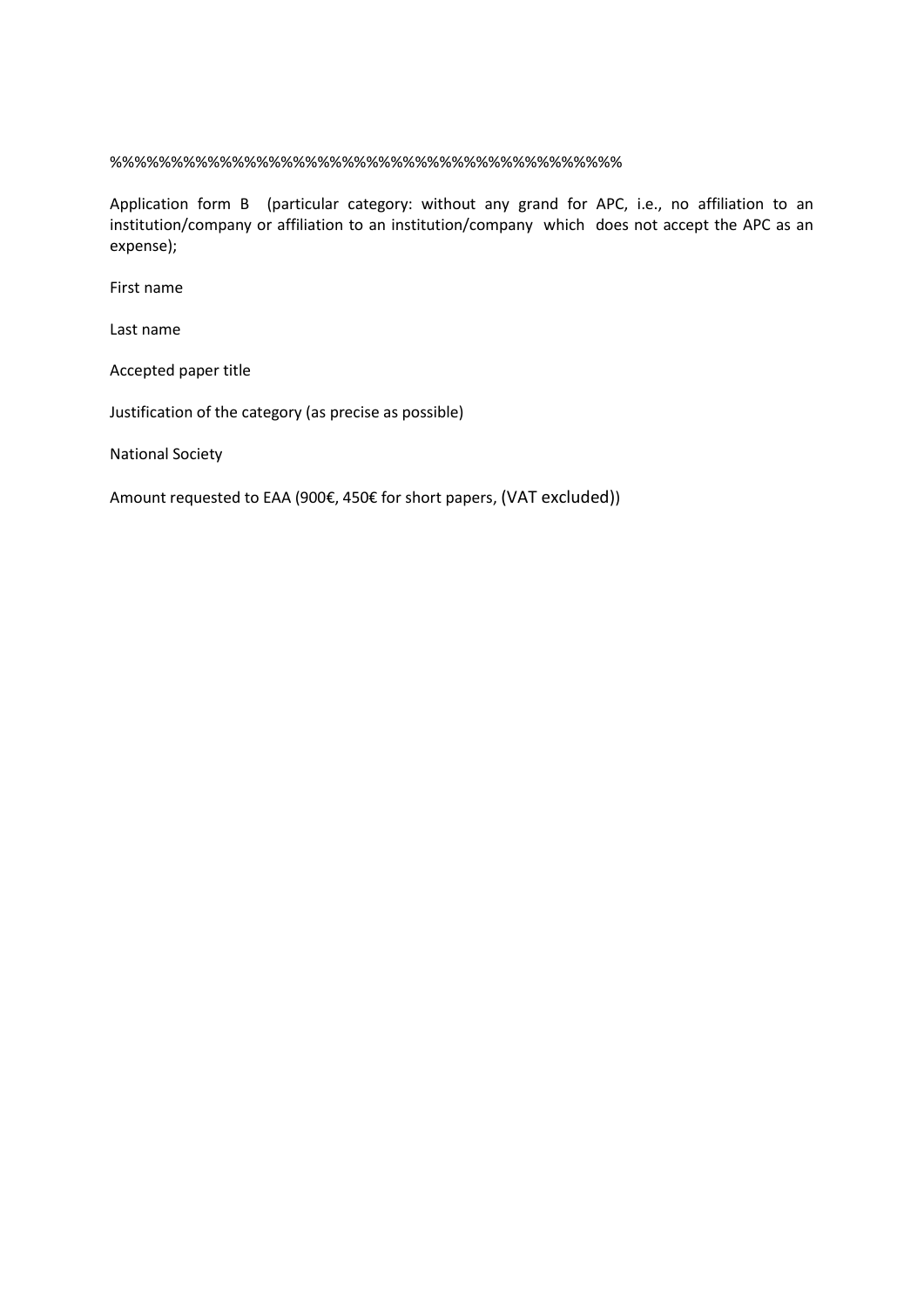# **Editorial Board**

## **Editor-in-Chief**

**Prof. Jean Kergomard** Directeur de recherche Laboratoire de Mécanique et d'Acoustique, CNRS 4 impasse Nikola Tesla, CS 40006 F-13453 Marseille Cedex 13, France [aaa@lma.cnrs-mrs.fr](javascript:linkTo_UnCryptMailto()

\*\*\*\*\*\*\*\*\*\*\*\*\*\*\*\*\*\*\*\*\*\*\*\*\*\*\*\*\*\*\*\*\*\*\*\*\*\*\*\*\*\*\*\*\*\*\*\*\*\*\*\*\*\*\*\*\*\*\*\*\*\*\*\*\*\*\*\*\*\*\*\*

 $\_$  ,  $\_$  ,  $\_$  ,  $\_$  ,  $\_$  ,  $\_$  ,  $\_$  ,  $\_$  ,  $\_$  ,  $\_$  ,  $\_$  ,  $\_$  ,  $\_$  ,  $\_$  ,  $\_$  ,  $\_$  ,  $\_$  ,  $\_$  ,  $\_$  ,  $\_$  ,  $\_$  ,  $\_$  ,  $\_$  ,  $\_$  ,  $\_$  ,  $\_$  ,  $\_$  ,  $\_$  ,  $\_$  ,  $\_$  ,  $\_$  ,  $\_$  ,  $\_$  ,  $\_$  ,  $\_$  ,  $\_$  ,  $\_$  ,

\_\_\_\_\_\_\_\_\_\_\_\_\_\_\_\_\_\_\_\_\_\_\_\_\_\_\_\_\_\_\_\_\_\_\_\_\_\_\_\_\_\_\_\_\_\_\_\_\_\_\_\_\_\_\_\_\_\_\_\_\_\_\_\_\_\_\_\_\_\_\_\_

 $\frac{1}{2}$  ,  $\frac{1}{2}$  ,  $\frac{1}{2}$  ,  $\frac{1}{2}$  ,  $\frac{1}{2}$  ,  $\frac{1}{2}$  ,  $\frac{1}{2}$  ,  $\frac{1}{2}$  ,  $\frac{1}{2}$  ,  $\frac{1}{2}$  ,  $\frac{1}{2}$  ,  $\frac{1}{2}$  ,  $\frac{1}{2}$  ,  $\frac{1}{2}$  ,  $\frac{1}{2}$  ,  $\frac{1}{2}$  ,  $\frac{1}{2}$  ,  $\frac{1}{2}$  ,  $\frac{1$ 

**Associate Editors**

**General Linear Acoustics**

### **Dr. Vincent Pagneux**

LAUM, CNRS, Université du Maine Avenue O. Messiaen 72085 Le Mans Cedex 9, France [vincent.pagneux@univ-lemans.fr](javascript:linkTo_UnCryptMailto()

**Dr. Wojciech P. Rdzanek** Department of Mechatronics and Control Science Faculty of Mathematics and Natural Sciences University of Rzeszów, Poland [wprdzank@gmail.com](javascript:linkTo_UnCryptMailto()

# **Nonlinear Acoustics, Macrosonics**

**Dr. Vincent Tournat** LAUM, CNRS, Université du Maine Paris, France [vincent.tournat@univ-lemans.fr](javascript:linkTo_UnCryptMailto()

### **Aeroacoustics**

**Prof. Roberto Camussi** Mechanical and Industrial Engineering, University Roma Tre, Italy [camussi@uniroma3.it](javascript:linkTo_UnCryptMailto()

**Prof. Stefan Becker** Fluid System Dynamics and Aeroacoustics Institute of Process Technology and Systems Engineering University Erlangen-Nuremberg, Germany [sb@ipat.uni-erlangen.de](javascript:linkTo_UnCryptMailto()

**Atmospheric Sound**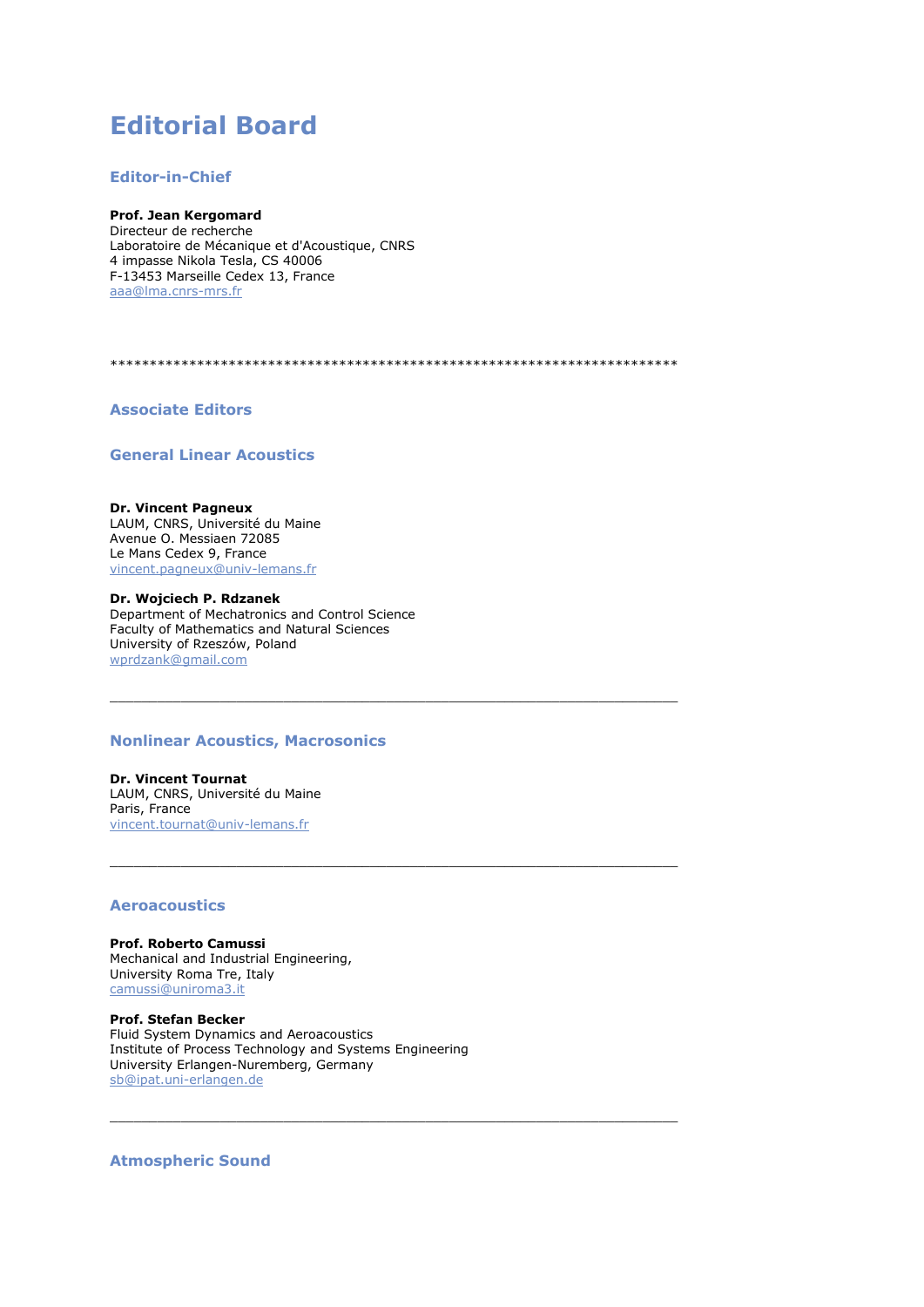**Prof. Timothy Van Renterghem** Research group Acoustics, Ghent University, Belgium [timothy.van.renterghem@intec.ugent.be](javascript:linkTo_UnCryptMailto()

### **Underwater Sound**

**Dr. Xavier Lurton** Service Acoustique Sous-marine et Traitement de l'Information Ifremer, DFO/NSE/ASTI CS 10070 F-29280 Plouzané, France [lurton@ifremer.fr](javascript:linkTo_UnCryptMailto()

 $\frac{1}{2}$  ,  $\frac{1}{2}$  ,  $\frac{1}{2}$  ,  $\frac{1}{2}$  ,  $\frac{1}{2}$  ,  $\frac{1}{2}$  ,  $\frac{1}{2}$  ,  $\frac{1}{2}$  ,  $\frac{1}{2}$  ,  $\frac{1}{2}$  ,  $\frac{1}{2}$  ,  $\frac{1}{2}$  ,  $\frac{1}{2}$  ,  $\frac{1}{2}$  ,  $\frac{1}{2}$  ,  $\frac{1}{2}$  ,  $\frac{1}{2}$  ,  $\frac{1}{2}$  ,  $\frac{1$ 

\_\_\_\_\_\_\_\_\_\_\_\_\_\_\_\_\_\_\_\_\_\_\_\_\_\_\_\_\_\_\_\_\_\_\_\_\_\_\_\_\_\_\_\_\_\_\_\_\_\_\_\_\_\_\_\_\_\_\_\_\_\_\_\_\_\_\_\_\_\_\_\_

 $\_$  ,  $\_$  ,  $\_$  ,  $\_$  ,  $\_$  ,  $\_$  ,  $\_$  ,  $\_$  ,  $\_$  ,  $\_$  ,  $\_$  ,  $\_$  ,  $\_$  ,  $\_$  ,  $\_$  ,  $\_$  ,  $\_$  ,  $\_$  ,  $\_$  ,  $\_$  ,  $\_$  ,  $\_$  ,  $\_$  ,  $\_$  ,  $\_$  ,  $\_$  ,  $\_$  ,  $\_$  ,  $\_$  ,  $\_$  ,  $\_$  ,  $\_$  ,  $\_$  ,  $\_$  ,  $\_$  ,  $\_$  ,  $\_$  ,

 $\frac{1}{2}$  ,  $\frac{1}{2}$  ,  $\frac{1}{2}$  ,  $\frac{1}{2}$  ,  $\frac{1}{2}$  ,  $\frac{1}{2}$  ,  $\frac{1}{2}$  ,  $\frac{1}{2}$  ,  $\frac{1}{2}$  ,  $\frac{1}{2}$  ,  $\frac{1}{2}$  ,  $\frac{1}{2}$  ,  $\frac{1}{2}$  ,  $\frac{1}{2}$  ,  $\frac{1}{2}$  ,  $\frac{1}{2}$  ,  $\frac{1}{2}$  ,  $\frac{1}{2}$  ,  $\frac{1$ 

 $\frac{1}{2}$  ,  $\frac{1}{2}$  ,  $\frac{1}{2}$  ,  $\frac{1}{2}$  ,  $\frac{1}{2}$  ,  $\frac{1}{2}$  ,  $\frac{1}{2}$  ,  $\frac{1}{2}$  ,  $\frac{1}{2}$  ,  $\frac{1}{2}$  ,  $\frac{1}{2}$  ,  $\frac{1}{2}$  ,  $\frac{1}{2}$  ,  $\frac{1}{2}$  ,  $\frac{1}{2}$  ,  $\frac{1}{2}$  ,  $\frac{1}{2}$  ,  $\frac{1}{2}$  ,  $\frac{1$ 

### **Ultrasonics**

**Prof. Nico F. Declercq** Georgia Institute of Technology Atlanta, USA & Metz, France [nico.declercq@me.gatech.edu](javascript:linkTo_UnCryptMailto()

**Dr. hab. Arkadiusz Józefczak** Institute of Acoustics Adam Mickiewicz University Poznań, Poland [aras@amu.edu.pl](javascript:linkTo_UnCryptMailto()

**Prof. Victor J. Sanchez-Morcillo** Dept. de Fisica Aplicada/IGIC, Universidad Politecnica de Valencia, Spain [victorsm@fis.ups.es](javascript:linkTo_UnCryptMailto()

### **Physical Acoustics**

**Dr. Olga Umnova** University of Salford, United Kingdom [o.umnova@salford.ac.uk](javascript:linkTo_UnCryptMailto()

### **Structural Acoustics**

#### **Prof. José Roberto de França Arruda** Department of Computational Mechanics

Faculty of Mechanical Engineering University of Campinas Rua Mendeleyev, 200 13083-860 Campinas - SP, Brazil [arruda@fem.unicamp.br](javascript:linkTo_UnCryptMailto()

# **Noise Control**

**Dr. Kurt Heutschi** Abt. Akustik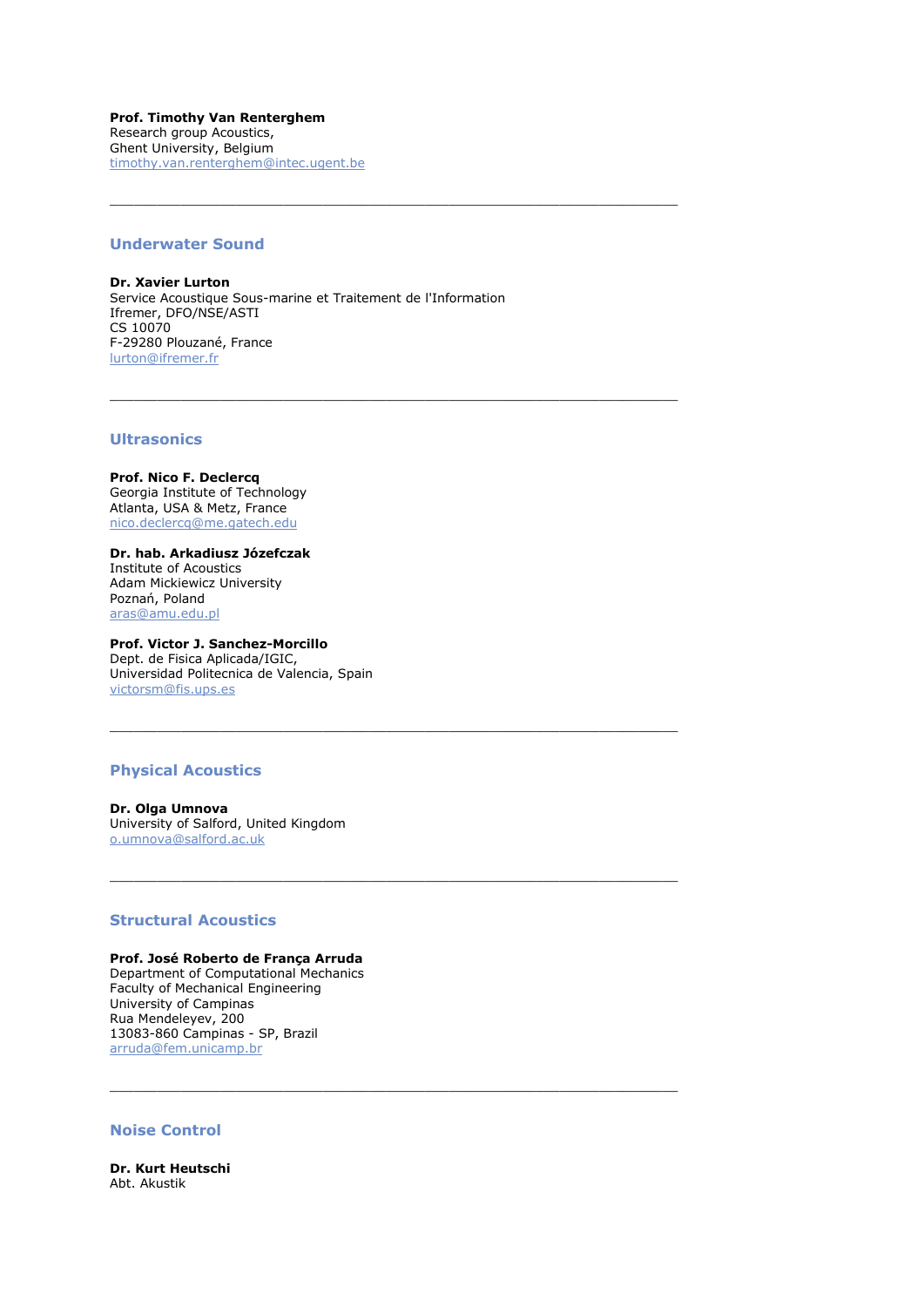EMPA Duebendorf, Switzerland [kurt.heutschi@empa.ch](javascript:linkTo_UnCryptMailto()

# **Active Control**

### **Prof. Paolo Gardonio**

Università degli Studi di Udine Dipartimento di Ingegneria Elettrica Gestionale e Meccanica Via delle Scienze, 208 33100 Udine, Italy [paolo.gardonio@uniud.it](javascript:linkTo_UnCryptMailto()

\_\_\_\_\_\_\_\_\_\_\_\_\_\_\_\_\_\_\_\_\_\_\_\_\_\_\_\_\_\_\_\_\_\_\_\_\_\_\_\_\_\_\_\_\_\_\_\_\_\_\_\_\_\_\_\_\_\_\_\_\_\_\_\_\_\_\_\_\_\_\_\_

\_\_\_\_\_\_\_\_\_\_\_\_\_\_\_\_\_\_\_\_\_\_\_\_\_\_\_\_\_\_\_\_\_\_\_\_\_\_\_\_\_\_\_\_\_\_\_\_\_\_\_\_\_\_\_\_\_\_\_\_\_\_\_\_\_\_\_\_\_\_\_\_

\_\_\_\_\_\_\_\_\_\_\_\_\_\_\_\_\_\_\_\_\_\_\_\_\_\_\_\_\_\_\_\_\_\_\_\_\_\_\_\_\_\_\_\_\_\_\_\_\_\_\_\_\_\_\_\_\_\_\_\_\_\_\_\_\_\_\_\_\_\_\_\_

\_\_\_\_\_\_\_\_\_\_\_\_\_\_\_\_\_\_\_\_\_\_\_\_\_\_\_\_\_\_\_\_\_\_\_\_\_\_\_\_\_\_\_\_\_\_\_\_\_\_\_\_\_\_\_\_\_\_\_\_\_\_\_\_\_\_\_\_\_\_\_\_

### **Environmental Noise**

**Prof. Luigi Maffei** Department of Architecture and Industrial Design Università degli Studi della Campania "Luigi Vanvitelli" Abazia di S.Lorenzo Ad Septimum, 81031 Aversa (Ce), Italy [luigi.maffei@unicampania.it](javascript:linkTo_UnCryptMailto()

#### **Prof. Takashi Yano** Graduate School of Science and Technology Kumamoto University Kurokami 2-39-1, Chuo-ku

60-8555 Kumamoto [Japanyano@gpo.kumamoto-u.ac.jp](javascript:linkTo_UnCryptMailto()

### **Building Acoustics**

# **Prof. Carl Hopkins**

School of Architecture Abercromby Square University of Liverpool Liverpool L69 7ZN, United Kingdom [carl.hopkins@liverpool.ac.uk](javascript:linkTo_UnCryptMailto()

**Dr. Michel Villot** Center for Building Science and Technology Lyon, France [michel.jean.villot@gmail.com](javascript:linkTo_UnCryptMailto()

### **Room Acoustics**

**Prof. Jin Yong Jeon** Department of Architectural Engineering Hanyang University Seoul, Korea [jyjeon@hanyang.ac.kr](javascript:linkTo_UnCryptMailto()

**Prof. Monika Rychtarikova** Research Department of Architecture Faculty of Architecture, KU Leuven, Gent, Belgium [Monika.Rychtarikova@kuleuven.be](javascript:linkTo_UnCryptMailto()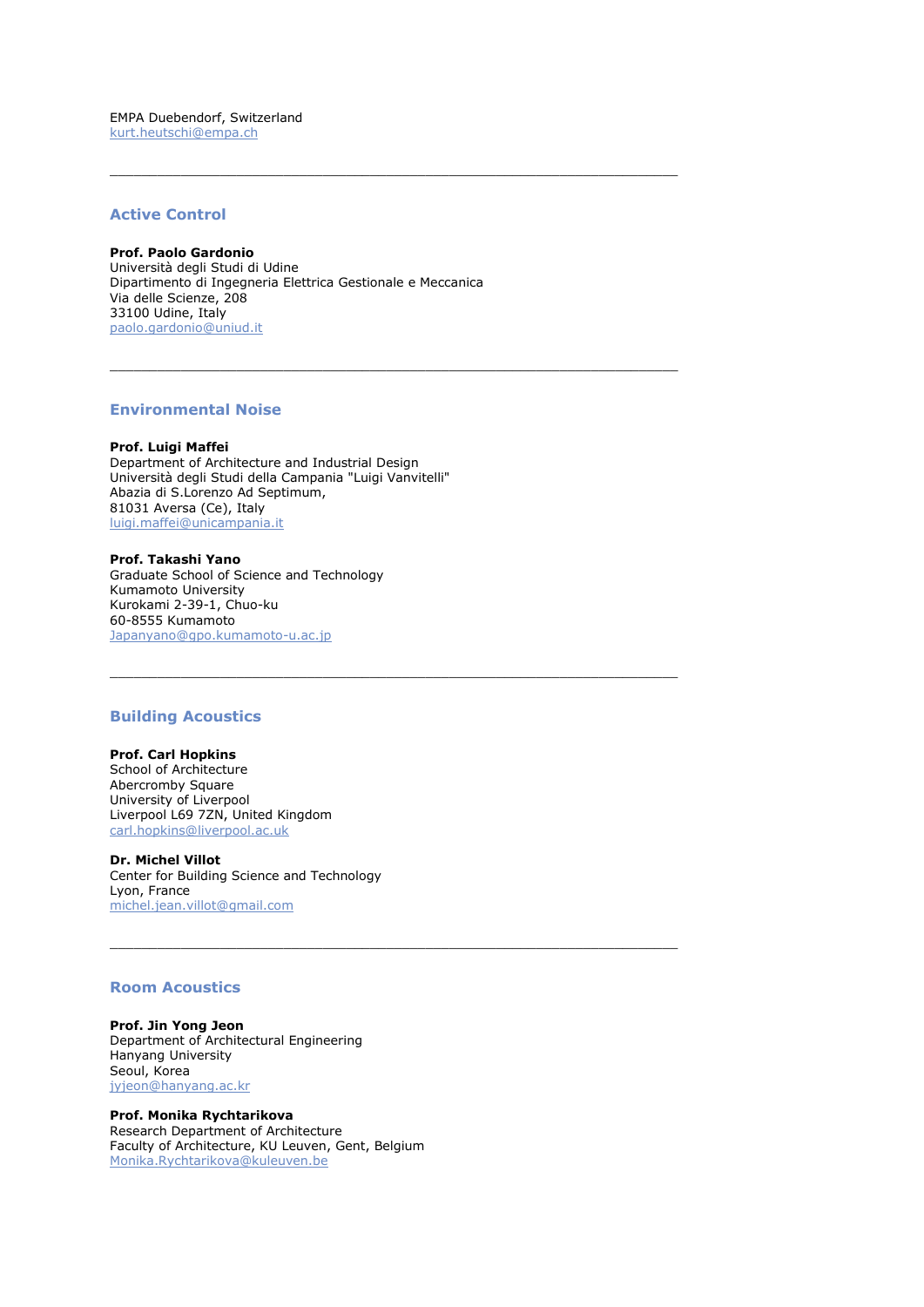# **Acoustic Materials and Metamaterials**

 $\_$  ,  $\_$  ,  $\_$  ,  $\_$  ,  $\_$  ,  $\_$  ,  $\_$  ,  $\_$  ,  $\_$  ,  $\_$  ,  $\_$  ,  $\_$  ,  $\_$  ,  $\_$  ,  $\_$  ,  $\_$  ,  $\_$  ,  $\_$  ,  $\_$  ,  $\_$  ,  $\_$  ,  $\_$  ,  $\_$  ,  $\_$  ,  $\_$  ,  $\_$  ,  $\_$  ,  $\_$  ,  $\_$  ,  $\_$  ,  $\_$  ,  $\_$  ,  $\_$  ,  $\_$  ,  $\_$  ,  $\_$  ,  $\_$  ,

#### **José Sánchez-Dehesa**

Department of electronic Engineering ETSI Telecomunicación Universitat Politècnica de València Camino de Vera s/n ES-46022 Valencia, Spain [jsdehesa@upvnet.upv.es](javascript:linkTo_UnCryptMailto()

#### **Prof. Olivier Doutres**

Department of mechanical engineering École de technologie supérieure (ÉTS), 1100 rue Notre-Dame Ouest Montréal (Qc) Canada [olivier.doutres@etsmtl.ca](javascript:linkTo_UnCryptMailto()

### **Audio Signal Processing and Transducers**

### **Prof. Boaz Rafaely** Department of Electrical and Computer Engineering Ben-Gurion University of the Negev Beer-Sheva 84105, Israel [br@bgu.ac.il](javascript:linkTo_UnCryptMailto()

**Prof. Sascha Spors** Univ Rostock, Inst Communicat Engn D-18119 Rostock, Germany [sascha.spors@uni-rostock.de](javascript:linkTo_UnCryptMailto()

### **Prof. Finn T. Agerkvist**

Technical University of Denmark Department of Electrical Engineering Ørsteds Plads 2800 Kgs. Lyngby, Denmark [fa@elektro.dtu.dk](javascript:linkTo_UnCryptMailto()

# **Computational and Numerical Acoustics**

\_\_\_\_\_\_\_\_\_\_\_\_\_\_\_\_\_\_\_\_\_\_\_\_\_\_\_\_\_\_\_\_\_\_\_\_\_\_\_\_\_\_\_\_\_\_\_\_\_\_\_\_\_\_\_\_\_\_\_\_\_\_\_\_\_\_\_\_\_\_\_\_

\_\_\_\_\_\_\_\_\_\_\_\_\_\_\_\_\_\_\_\_\_\_\_\_\_\_\_\_\_\_\_\_\_\_\_\_\_\_\_\_\_\_\_\_\_\_\_\_\_\_\_\_\_\_\_\_\_\_\_\_\_\_\_\_\_\_\_\_\_\_\_\_

### **Dr. Maarten Hornikx**

Department of the Built Environment Eindhoven University of Technology, The Netherlands [m.c.j.hornikx@tue.nl](javascript:linkTo_UnCryptMailto()

#### **Prof. Manfred Kaltenbacher**

Institute of Mechanics and Mechatronics Vienna University of Technologym, Austria [manfred.kaltenbacher@tuwien.ac.at](javascript:linkTo_UnCryptMailto()

# **Hearing, Audiology and Psychoacoustics**

### **Prof. Jeremy Marozeau**

Hearing Systems Group - DTU Elektro Technical University of Denmark Department of Electrical Engineering, 2800 Kgs. Lyngby, Denmar[k](javascript:linkTo_UnCryptMailto() [jemaroz@elektro.dtu.dk](javascript:linkTo_UnCryptMailto()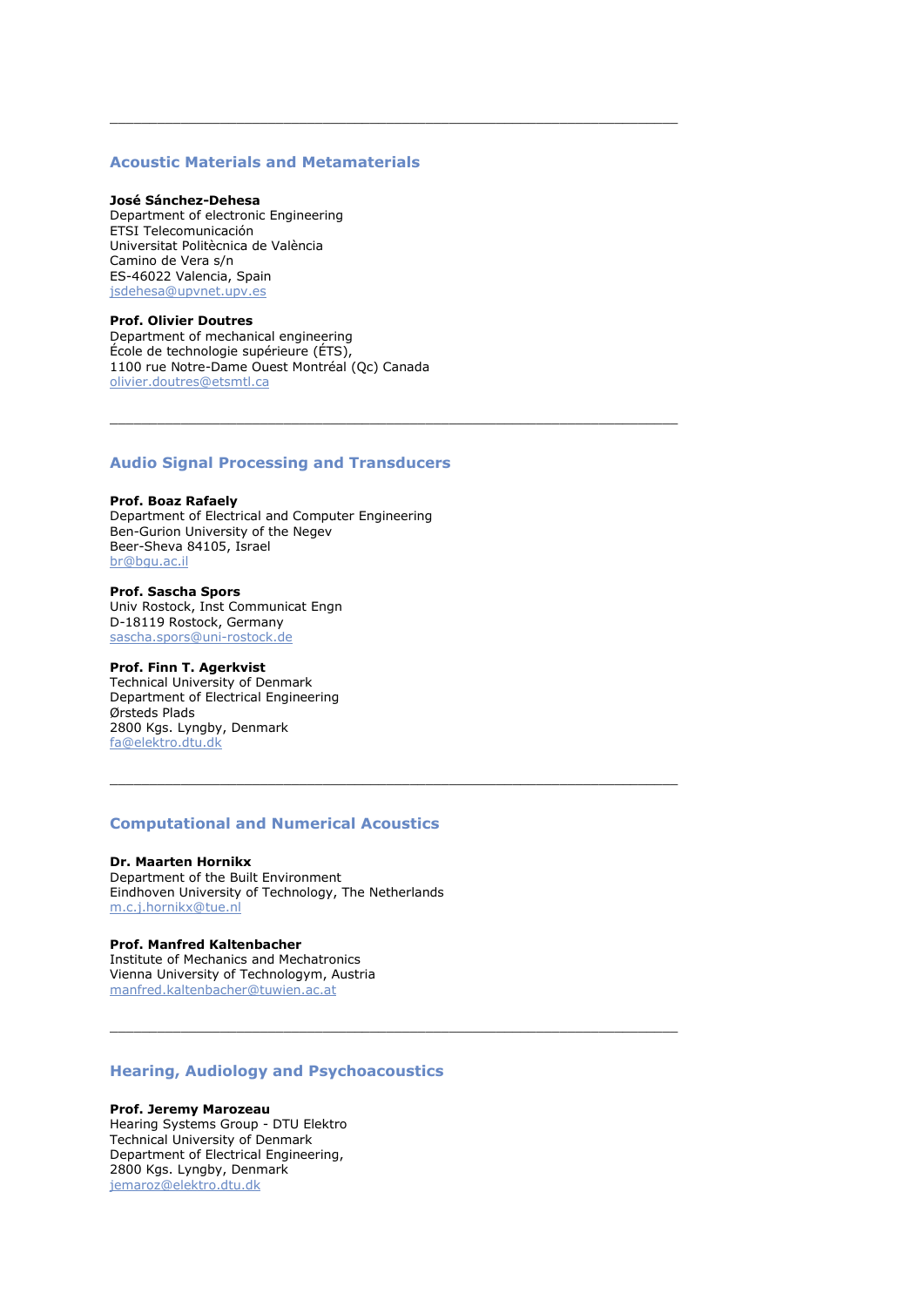**Prof. Josef Syka** Institute of Experimental Medicine ASCR Videnska 1083 14220 Prague, Czech Republi[c](javascript:linkTo_UnCryptMailto() [syka@biomed.cas.cz](javascript:linkTo_UnCryptMailto()

### **Speech**

**Prof. Alexander Raake** Audiovisual Technology Lab Institute of Media Technology Ilmenau University of Technology Ilmenau, Germany a[lexander.raake@tu-ilmenau.de](javascript:linkTo_UnCryptMailto()

### **Prof. Sten Ternström**

Dept of Speech, Music & Hearing School of Computer Science and Communication KTH Royal Institute of Technology, Stockholm, Swede[n](javascript:linkTo_UnCryptMailto() [stern@kth.se](javascript:linkTo_UnCryptMailto()

 $\_$  ,  $\_$  ,  $\_$  ,  $\_$  ,  $\_$  ,  $\_$  ,  $\_$  ,  $\_$  ,  $\_$  ,  $\_$  ,  $\_$  ,  $\_$  ,  $\_$  ,  $\_$  ,  $\_$  ,  $\_$  ,  $\_$  ,  $\_$  ,  $\_$  ,  $\_$  ,  $\_$  ,  $\_$  ,  $\_$  ,  $\_$  ,  $\_$  ,  $\_$  ,  $\_$  ,  $\_$  ,  $\_$  ,  $\_$  ,  $\_$  ,  $\_$  ,  $\_$  ,  $\_$  ,  $\_$  ,  $\_$  ,  $\_$  ,

\_\_\_\_\_\_\_\_\_\_\_\_\_\_\_\_\_\_\_\_\_\_\_\_\_\_\_\_\_\_\_\_\_\_\_\_\_\_\_\_\_\_\_\_\_\_\_\_\_\_\_\_\_\_\_\_\_\_\_\_\_\_\_\_\_\_\_\_\_\_\_\_

\_\_\_\_\_\_\_\_\_\_\_\_\_\_\_\_\_\_\_\_\_\_\_\_\_\_\_\_\_\_\_\_\_\_\_\_\_\_\_\_\_\_\_\_\_\_\_\_\_\_\_\_\_\_\_\_\_\_\_\_\_\_\_\_\_\_\_\_\_\_\_\_

### **Musical Acoustics**

#### **Prof. Federico Avanzini**

Lab. of Music Informatics (LIM) Dept. of Computer Science University of Milano, Italy [federico.avanzini@di.unimi.it](javascript:linkTo_UnCryptMailto()

### **Prof. Jean-Pierre Dalmont**

LAUM, CNRS, Université du Maine Le Mans, France [jean-pierre.dalmont@univ-lemans.fr](javascript:linkTo_UnCryptMailto()

### **Prof. Jim Woodhouse**

Engineering Department Cambridge University Trumpington Street Cambridge, United Kingdom [jw12@cam.ac.uk](javascript:linkTo_UnCryptMailto()

### **Virtual Acoustics**

#### **Prof. Damian Murphy**

Department of Electronic Engineering: AudioLab University of York, Heslington, United Kingdo[m](javascript:linkTo_UnCryptMailto() [damian.murphy@york.ac.uk](javascript:linkTo_UnCryptMailto()

# **Auditory Quality of Systems**

**Prof. Catherine Guastavino** McGill University and School of Information Studies Québec, Canada [Catherine.Guastavino@mcgill.ca](javascript:linkTo_UnCryptMailto()